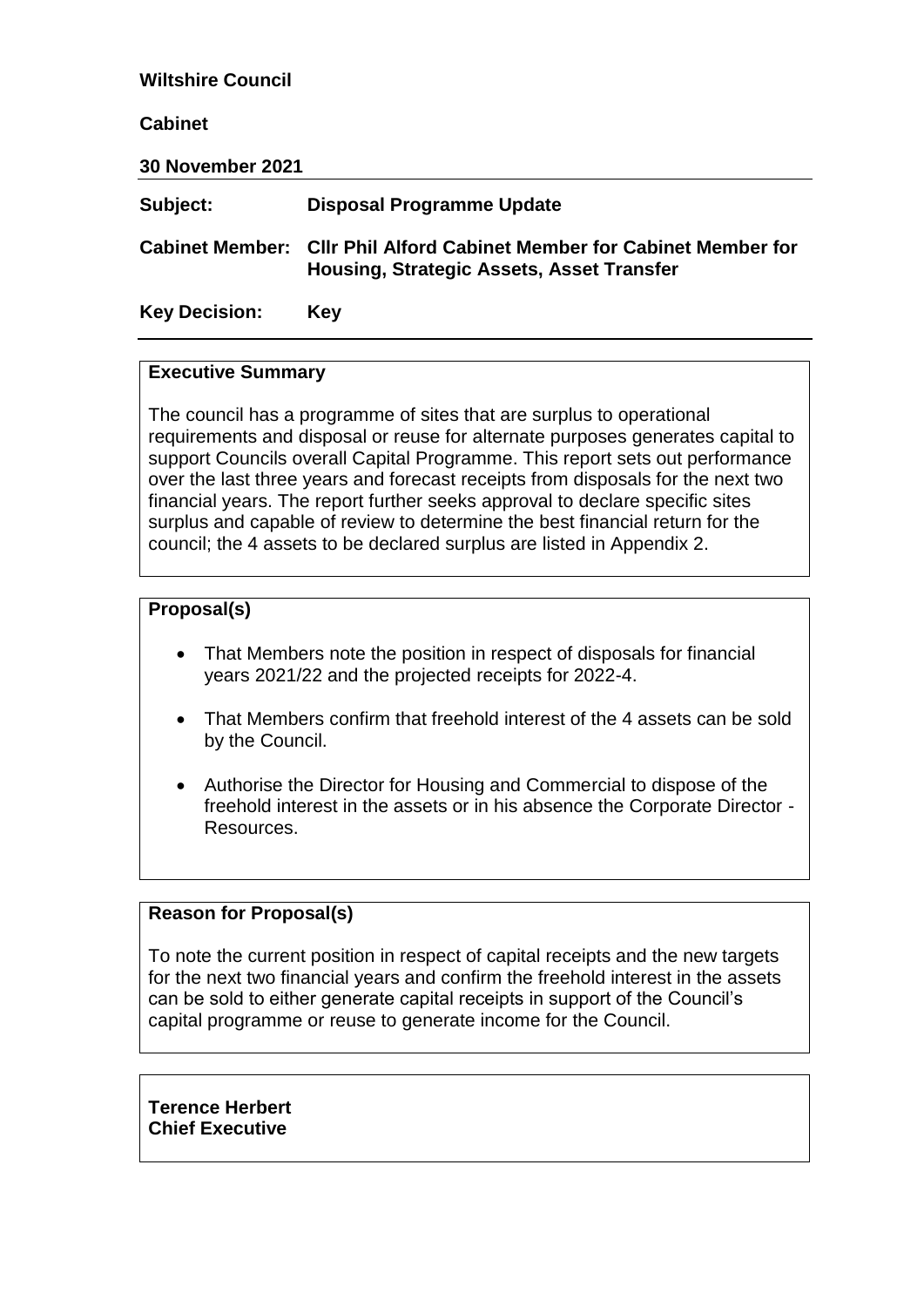| <b>Wiltshire Council</b> |                                                                                                            |  |  |  |  |  |
|--------------------------|------------------------------------------------------------------------------------------------------------|--|--|--|--|--|
| <b>Cabinet</b>           |                                                                                                            |  |  |  |  |  |
| <b>30 November 2021</b>  |                                                                                                            |  |  |  |  |  |
| Subject:                 | <b>Disposal Programme Update</b>                                                                           |  |  |  |  |  |
| <b>Cabinet Member:</b>   | <b>CIIr Phil Alford Cabinet Member for Cabinet Member for</b><br>Housing, Strategic Assets, Asset Transfer |  |  |  |  |  |
| <b>Key Decision:</b>     | Key                                                                                                        |  |  |  |  |  |

### **Purpose of Report**

1. The purpose of this report is to note the position in respect of capital receipts targets for the last three years and the new targets for the next two financial years. Also, to confirm the freehold interest in the assets can be sold to either generate capital receipts in support of the Council's capital programme or reuse to generate income for the Council. The freehold interest in the 4 assets referred to in Appendix 2 are to be declared specific sites surplus and capable of review to determine the best financial return for the council.

## **Relevance to the Council's Business Plan**

2. The disposal of assets raises capital to assist and support the Council's medium term financial plan (MTFP) which subsequently supports the Council's Business Plan and its aims and targets. Specifically, the business plan describes taking a *commercial approach to managing assets as part of the Working with partners as an innovative and effective council priority.*

# **Background**

- 3. On 26th March 2019, Cabinet approved a revised approach to disposal of surplus assets. This report sets out the current and forecast position for disposals and capital receipts.
- 4. Once assets are declared surplus each site is considered by the Asset Gateway Group to determine the best financial return for the Council, during which time other uses of the sites are considered. The Group determines what is in the best interest for the Council, from a service, community or financial perspective.
- 5. In addition, the 4 assets listed in Appendix 2 are recommended for declaring surplus and capable of review, as set in Appendix 1.

### **Main Considerations for the Council**

6. The receipt of capital from the sale of assets is used to support the capital programme of investment in the communities of Wiltshire. Examples of the types of investment made and programmed to be made are provided in the Council's Budget but they range from investment in better roads, waste collection and recycling, extra care homes, health and wellbeing centres and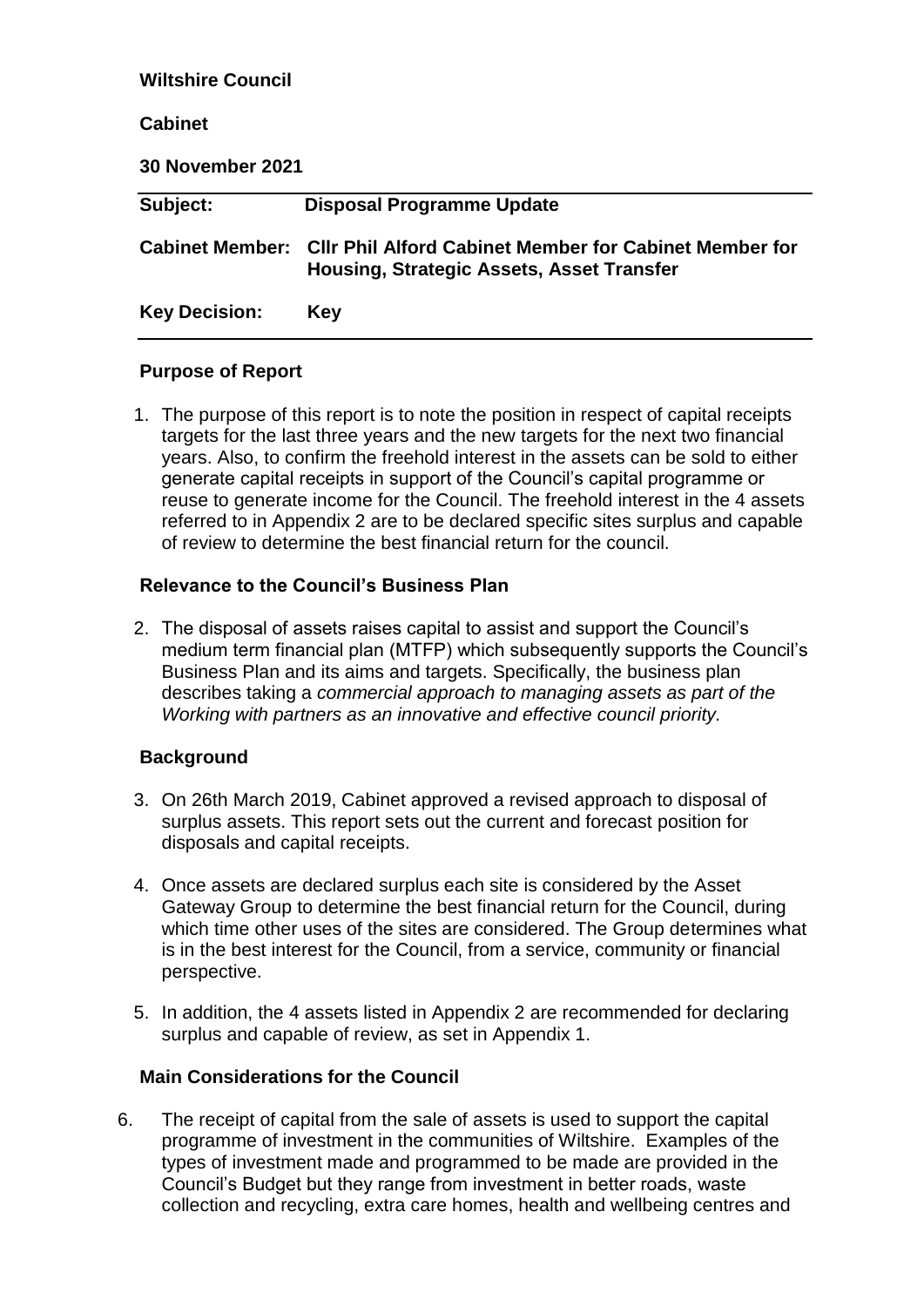initiatives to provide better and more efficient customer access to Council services.

- 7. Running, managing and holding assets is expensive but with careful investment as described above, services can be transformed and delivered in a way that improves customer satisfaction and relies less on needing a building/asset for service delivery.
- 8. Assets then become surplus to the core requirements of the Council and are available for alternate uses. One option is disposal where the capital realised can then be used to support further investment.
- 9. At Cabinet on 12 September 2017, the Cabinet resolved that the Council would not consider domestic / low value requests for land purchases. This approach remains to be adopted by the Council and will continue into the foreseeable future.

### **Overview and Scrutiny Engagement**

10. The Financial Planning Task Group will consider this paper on 26<sup>th</sup> November 2021, and the comments from the group will be reported to Cabinet.

## **Safeguarding Implications**

11. There are no direct safeguarding implications with this proposal.

### **Public Health Implications**

12. There are no direct public health implications with this proposal.

### **Procurement Implications**

13. The decision to dispose of the freehold interest does not have any direct procurement implications. However, when the appointment of agents to market the assets or when pre-marketing surveys are required, their procurement is carried out in accordance with the Council's procurement rules and policies.

## **Equalities Impact of the Proposal**

14. None

### **Environmental and Climate Change Considerations**

- 15. Where a sale envisages potential development, any environmental and/or climate change issues are best considered through the planning application process. Should the review identify an opportunity to retain sites the environmental and climate change considerations shall be considered as part of the business case for re-use of the site.
- 16. Consolidation of the Council's operational estate contributes to a reduction in our carbon footprint overall and therefore our carbon neutral council goal. The council's commercial estate is not considered part of its carbon footprint.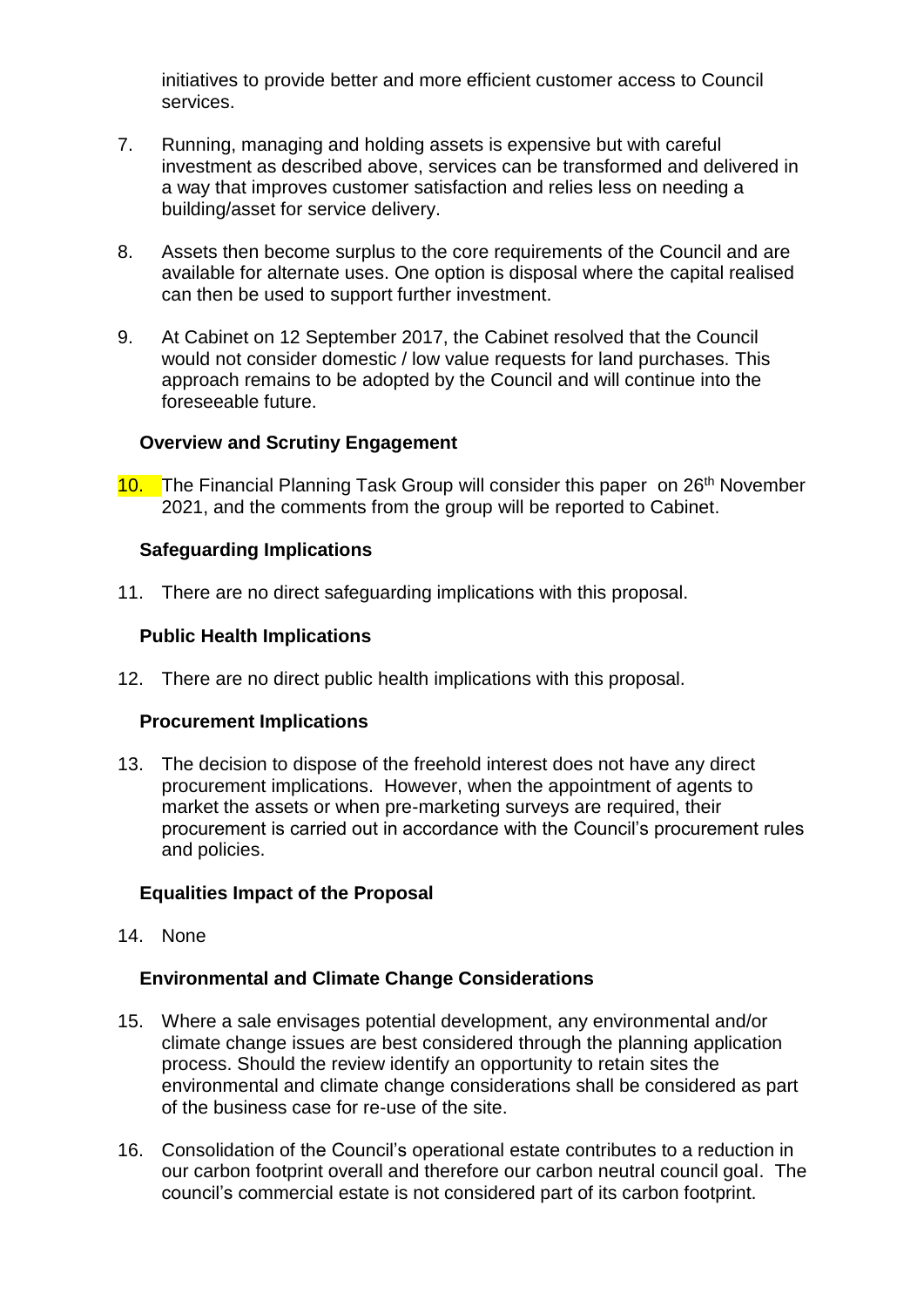## **Risks that may arise if the proposed decision and related work is not taken**

17. The Medium Term Financial Plan (MTFP) for the Council is, in part, dependent on the success of the disposal of property and assets. Failure to decide to declare new freehold interests to be sold, failure to sell those that are currently declared or an inability to re-use existing assets for alternate purposes will impact on the council's ability to achieve its overall business plan.

### **Risks that may arise if the proposed decision is taken and actions that will be taken to manage these risks**

18. A risk that may arise is that due to legislative or other changes a service need arises for an asset after it has been sold and the Council then has to look to acquire or rent in an asset. However, the list of assets will be considered by the Chief Executive and Directors, via the Asset Gateway Group, to determine if there is an identified service need that could be fulfilled from any of the properties on the list in Appendix 2. The purpose of the Asset Gateway Group is to establish service needs and establish the appropriate property solutions to satisfy these.

# **Financial Implications**

- 19. As explained above, the realisation of capital from the sale of assets is used to support the MTFP and Council Business Plan. Reducing sales and the delivery of capital receipts will reduce the amount that the Council can invest in its communities and/or be used to reduce borrowing requirements and thus free up revenue for delivering services. The disposal of surplus assets is not only integral to the council's medium term financial planning but often makes good asset management sense too.
- 20. A capital receipt target for three years from 2018/19 was set at £24.969m and the actual receipts from sales achieved £26.360m
- 21. The targets to be applied across the next two financial years are noted below, together with an early indication of the number of sites and values expected to contribute towards meeting those targets. Performance against targets is undertaken through a monthly monitoring process:

|                                            | £5,916,000 |              | £859.537 |          | 6,046,629<br>Variance | £ | 6,906,116<br>990,166 |
|--------------------------------------------|------------|--------------|----------|----------|-----------------------|---|----------------------|
| 2022/23                                    | £2,639,000 | 15           |          |          | 2,819,486             | £ | 2,819,486            |
| 2021/22                                    | £3,277,000 | 24           | £859,537 | f        | 3,227,143             | £ | 4,086,680            |
| Next receipt targets (as<br>at 01/10/2021) |            | <b>Sites</b> | Banked   | Forecast |                       |   |                      |

# **Legal Implications**

22. There are no legal implications with the paper other than it will result in legal work to formalise them. In respect of the assets being put forward as part of the programme, each asset is to be sold at or above market value, thereby ensuring that the best price properly payable will be received thus satisfying the requirements of s123 of the Local Government Act 1972. Market value will be determined by either open marketing of the sites or through an external